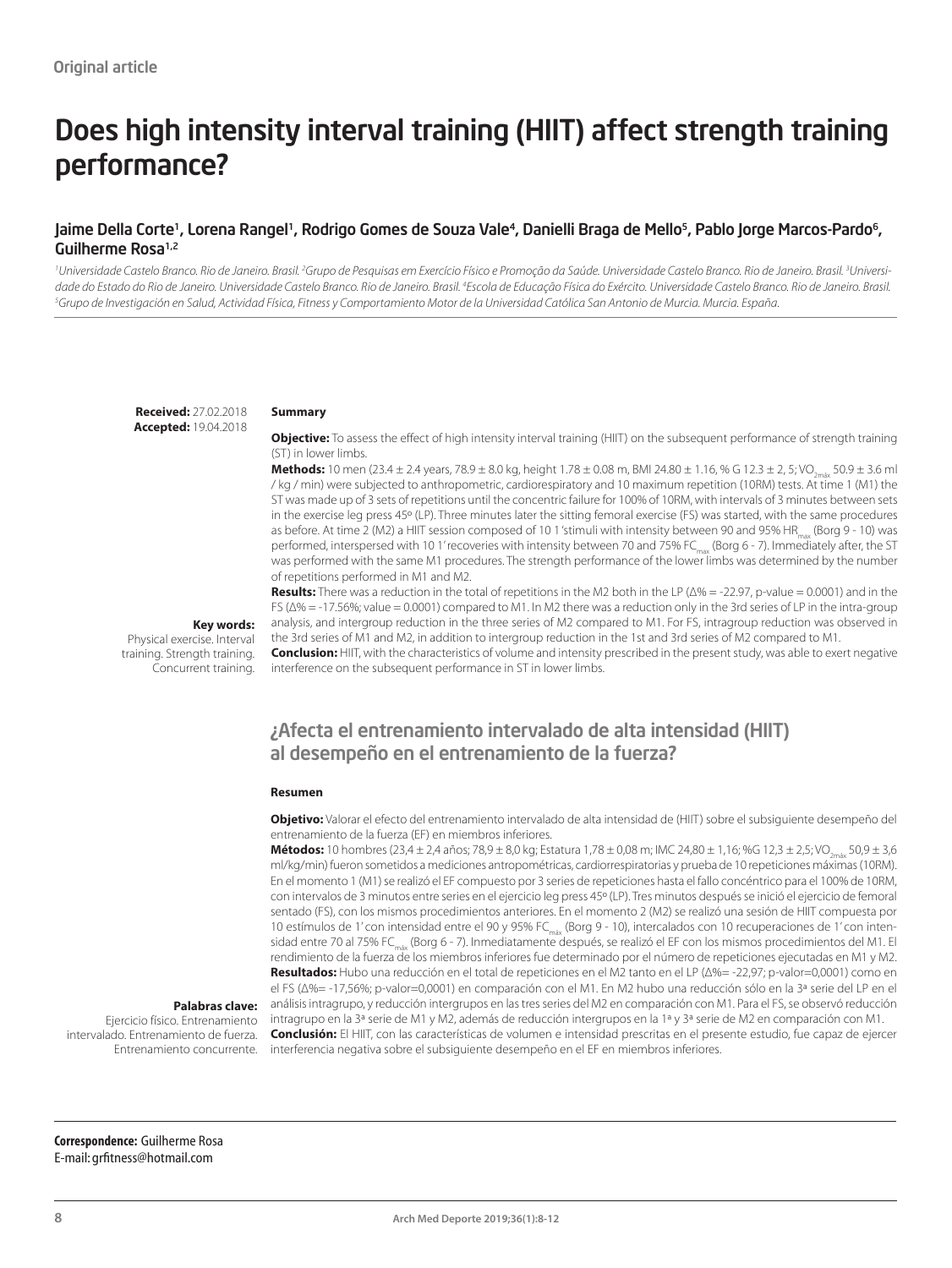# Introduction

The benefits of regular physical exercise to the health and the importance of including aerobic and muscle-strengthening activities in such exercise are well documented'. Regular physical exercise brings health improvements, such as increased maximal oxygen uptake, an increase in lean body mass, a reduction in systolic (SBP) and diastolic blood pressure (DBP) in repose, increased HDL cholesterol levels, reduced LDL cholesterol levels and greater glucose tolerance2 .

The types of physical exercise available include strength training and aerobic endurance training. High-intensity interval training (HIIT) is one of the ways in which aerobic exercise can be performed to promote positive physiological adaptations as a result of metabolic alterations and ionic homeostasis<sup>3</sup>. HIIT is part of training for such sports as football, handball, basketball, cycling and running<sup>4</sup>. Athletes and specialists are interested in perfecting and including this method in their training programmes<sup>5</sup> with an eye to improving performance<sup>6</sup> .

Another type of training considered important to improve performance is strength training (ST). It is used both to maintain health in the general population and to improve the performance of athletes<sup>7</sup>. ST is recommended in order to increase muscle mass and enhance strength, fitness and the health<sup>8,9</sup>. In practice, different physiological responses, such as improved integrated operation of the nervous and muscular systems (neural adaptations), and the hypertrophic effects of training, can be obtained by manipulating the variables involved (exercise order, time interval between sets and exercises, number of sets and repetitions, fractioning training, etc.).

A combination of aerobic exercise and strength training in a single session is called concurrent training (CT)<sup>10</sup>. Athletes and physically active individuals often use this type of training<sup>11</sup> because the benefits of both systems can be accrued at the same time<sup>12</sup>. In CT, aerobic exercise is used to reduce body fat stores and strength training is used to try to preserve or increase lean mass<sup>13</sup>.

However, certain considerations should be taken into account regarding this method, since it would appear that a combination of different training systems in a single training session may negatively affect performance<sup>14-16</sup>.

The aim of this study was to evaluate the effect of high intensity interval training on subsequent performance during strength training involving the lower limbs.

# Material and method

## Sample

The sample consisted of 10 male volunteers who had at least six months' experience of strength training sessions lasting over 60 minutes more than four times a week. According to the risk stratification criteria of the *American Heart Association* (AHA)17, the individuals did not exhibit any apparent risk factors preventing them from taking part in the research.

The study adopted the following criteria for exclusion: a) the existence of degenerative or metabolic diseases, injuries or musculoskeletal limitations which might prevent performance of the exercises programmed, or cardiovascular disorders; b) the use of ergogenic/ nutritional substances.

The study respected the standards for research involving human beings set out in Resolution 466/2012 of the Brazilian National Health Council and the Declaration of Helsinki<sup>18</sup>. The study project was approved by the Research Ethics Committee of the Federal University of Rio de Janeiro (number 983.976 / 2015).

#### Data collection procedures

Each volunteer paid five non-consecutive visits, always at the same time and with intervals of 48 to 72 hours, depending on their availability. On their first visit, the participants were informed about all the study procedures and responded to the AHA questionnaire. Their anthropometric measurements were taken and they performed the 10 repetition maximum test (10RM). On their second visit, they did a 10RM re-test. On their third visit, an ergometer test was performed to estimate relative maximal oxygen uptake (mlO<sub>2</sub>/kg/min) and their HR<sub>Rest</sub> (after 10 minutes of rest) and HR<sub>max</sub> variables were measured. The study sessions were held on the fourth and fifth visits.

#### Anthropometric measurements

Height was measured using a Sanny® ES2020 professional stadiometer (Brazil). Body composition was evaluated by bioelectrical impedance analysis (BIA) using a Biospace InBody® 230 (South Korea) with a capacity of 250 kg and an accuracy of 100 g. The body mass index (BMI) was calculated by dividing total body mass (TBM) by height (m) squared. All the anthropometric measurements were taken following the specific protocols recommended in the *International Standards for Anthropometric Assessment* (ISAK)19.

#### 10 repetition maximum test (10RM)

10 repetition maximum testing and re-testing (10RM) took place in a single day on 45º leg press (LP) and seated leg curl (SLC) equipment, following the recommendations of Baechle and Earle<sup>20</sup>. The 10RM test was chosen due to its high correlation with the muscle strength registered with 1 repetition maximum (1RM) and a lower injury rate<sup>21</sup>.

Testing and re-testing were halted when the individuals could not complete the movement, with voluntary concentric interruption at 10RM22. The movement execution speed was approximately 2 seconds for each movement phase.

If the load for 10RM was not obtained after three attempts, the test was called off and carried out the next non-consecutive day previously scheduled. The intervals between attempts at each exercise during 10RM testing and/or re-testing were set at 5 minutes. 10RM was considered to be the highest load achieved in the two days with a difference of less than 5% and if the difference in the loads moved was equal to or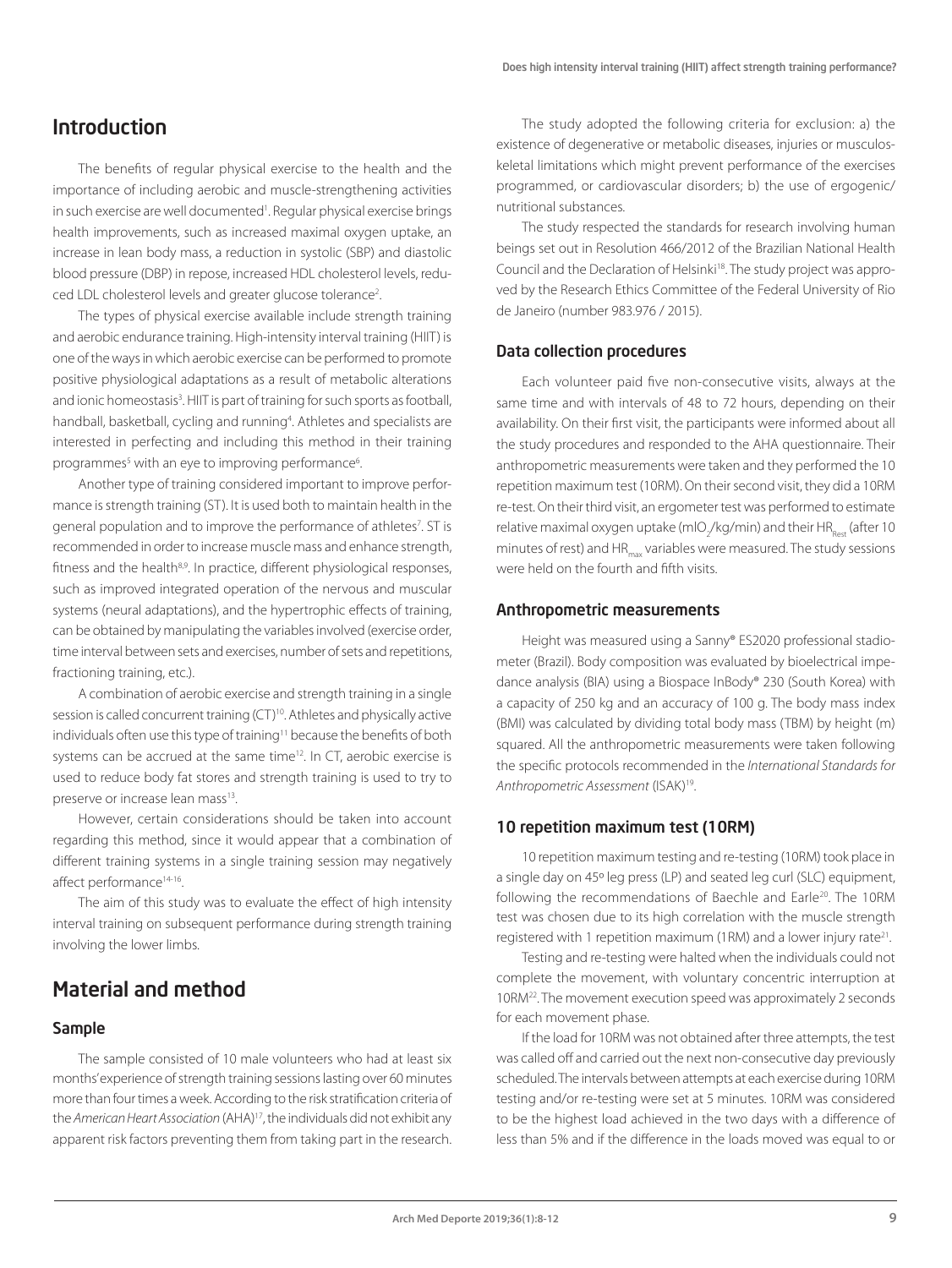greater than 5%, a new re-test was arranged to check the reproducibility of the load23. After obtaining the load in the particular exercise, there were recovery intervals of no less than 10 minutes before moving on to testing with the next strength exercise<sup>24</sup>.

All the tests and re-tests took place at times similar to those at which the individuals usually trained, were carried out at a controlled temperature of between 18 ºC to 22 ºC and were monitored by an experienced evaluator. There was an intraclass correlation coefficient (ICC) of 0.95. The study participants were instructed not to perform physical exercises of any kind and not to take stimulants in the 24 hours prior to both data collection and the study itself.

## Maximum Heart Rate (HR<sub>max</sub>)

In order to prescribe and control the intensity of HIIT, the volunteers' HR<sub>max</sub> was measured using an incremental treadmill test (Inbramed® Master ATL, Brazil) according to the protocol proposed by Bruce25. The individuals' heart rates were monitored with a Polar® S210 (Finland) heart rate monitor. In order to characterise the sample group, maximal oxygen uptake (VO<sub>2max</sub>) was estimated in the same test.

#### **Study**

In the first study session (S1), the participants were subjected to ST on the LP and SLC equipment. The specific warm-up consisted of 1 set of 15 repetitions on the LP at 50% of the maximum load obtained in 10RM testing and/or re-testing. Three minutes after the warm-up, 3 sets of repetition to voluntary concentric failure were performed at an intensity of 100% 10RM, with intervals of 3' between sets. Three minutes after the 3rd LP set, the 3 sets on the SLC equipment began, following the same procedures in terms of volume and intensity.

In the second study session (S2), the subjects, monitored by a heart rate monitor, were subjected to HIIT, according to the protocol adapted by Gibala *et al*. 26, which consisted of 30 minutes on the treadmill (Life Fitness 95T with Flex Deck Shock Absorption System, USA) without incline, divided into: a) 5' warm-up at an intensity of 50 to 55%  $HR_{mid}$ b) specific phase lasting 20' divided into 10 stimuli of 1' at an intensity of 90 to 95% HR<sub>max</sub> and perceived exertion between 9 and 10 on the Borg scale (CR10)27, interspersed with 10 active intervals lasting 1' at an intensity of 70 to 75%  $HR_{max}$  and perceived exertion between 6 and 7; c) 5' cool-down at an intensity of 50%  $HR_{max}$ . Immediately after HIIT, the participants performed the ST, following the same procedures as those in S1. However, in this stage the ST was not preceded by the specific LP and SLC warm-up.

Lower limb strength performance was determined by the number of repetitions completed in each of the ST sets carried out in the different study sessions.

### Data analysis

The data were processed using the *Statistical Package for Social Sciences* (SPSS statistics 20 - Chicago, USA) and were presented as mean, standard deviation and minimum and maximum values. The normality and homogeneity of the sample data were verified with the ShapiroWilk test and Levene's test, respectively. On the basis of the results, it was decided that a paired Student's t-test should be used to analyse the total number of repetitions completed between the study sessions. Repeated measures ANOVA, followed by Tukey's Post-hoc test, was used for intra- and inter-study protocol analysis. The level of significance was set at  $p < 0.05$ .

# Results

Table 1 shows the data relevant to the body composition and cardiorespiratory fitness of the volunteers. The results of the Shapiro-Wilk test for the variables mentioned showed a near normal distribution curve.

Figure 1 depicts analysis of the number of repetitions completed in each series carried out on the LP apparatus in the two study sessions (S1 and S2).

After intragroup analysis, a significant difference was observed only in the third ( $F = 3.269$ ;  $p = 0.04$ ) set of S2. No differences were observed in S1. Intergroup analysis revealed a significant reduction in the number of repetitions in the first (F = 5.828; p = 0.02), second (F = 7.531; p = 0.01) and third ( $F = 15.818$ ;  $p = 0.001$ ) sets of S2 compared to S1.

Figure 2 depicts analysis of the number of repetitions completed in each series carried out on the SLC apparatus in the two study sessions (S1 and S2).

#### **Table 1. Body composition and cardiorespiratory fitness.**

|               | Age<br>(years) | <b>TBM</b><br>(kq) | н<br>(m) | <b>BMI</b><br>(kq/m <sup>2</sup> ) | %F   | $VO_{2max}$<br>(mI/kg/min) |
|---------------|----------------|--------------------|----------|------------------------------------|------|----------------------------|
| Mean          | 23.4           | 78.9               | 1.78     | 24.8                               | 12.3 | 50.9                       |
| <b>SD</b>     | 2.4            | 8.0                | 0.08     | 1.16                               | 2.5  | 3.6                        |
| $SW(p-value)$ | 0.32           | 0.71               | 0.72     | 0.94                               | 0.78 | 0.39                       |

TBM: total body mass; H: height; BMI: body mass index; %F: percentage of fat mass; SD: standard deviation; SW (p-value): Shapiro-Wilk normality test.



## **Figure 1. Intragroup and intergroup analysis on the 45º Leg Press.**

#Significant intergroup difference; \*Significant intragroup difference.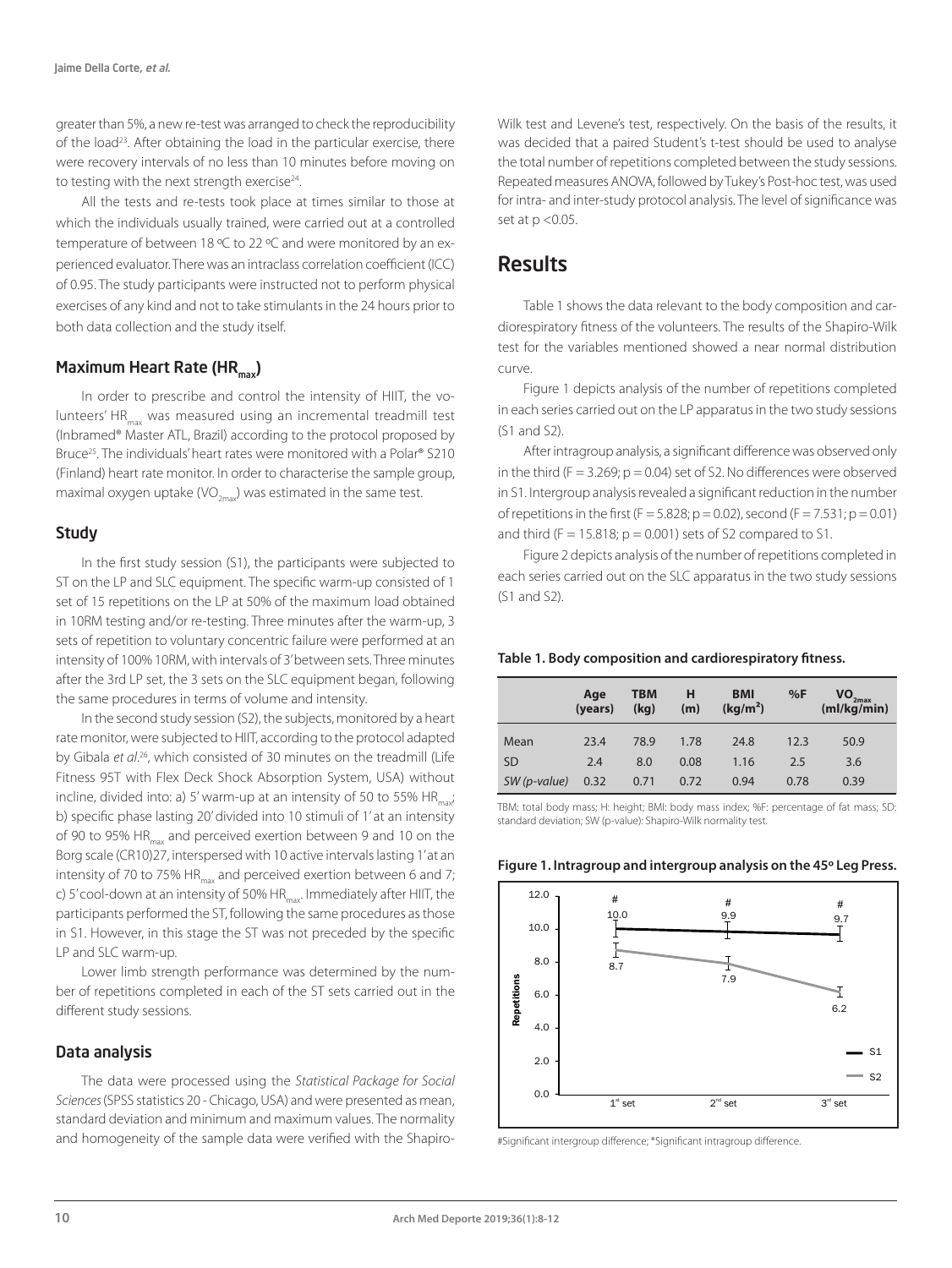#### **Figure 2. Intragroup and intergroup analysis on the Seated leg curl machine.**



#Significant intergroup difference; \*Significant intragroup difference.

#### **Table 2. Total number of repetitions.**

| <b>Equipment</b> | S1   | S2   | $\Delta\%$ | p-value |
|------------------|------|------|------------|---------|
| 45° Leg Press    | 29.6 | 22.8 | $-22.97$   | < 0.001 |
| Seated leg curl  | 27.9 | 23.0 | $-17.56$   | < 0.001 |

After intragroup analysis, a reduction was observed in the third series of both S1 (F = 7.151, p = 0.003) and S2 (F = 3.691, p = 0.04) compared to the others. Intergroup analysis showed a significant reduction in the number of repetitions in the first ( $F = 5.053$ ; p = 0.03) and third  $(F = 7.005; p = 0.01)$  sets of S2 compared to S1. There were no intergroup differences in the second set  $(F = 3.323, p = 0.08)$ .

Table 2 compares and shows the percentage change (Δ%) between the total number of repetitions completed in the three sets of the exercises used in the two study sessions (S1 and S2).

There was a significant reduction ( $p$  <0.05) between the total number of repetitions completed by the participants in the three sets on both the LP and SLC machines.

## **Discussion**

The aim of the study was to evaluate the effect of HIIT on lower limb strength performance. When HIIT was performed before ST, the muscle strength of the lower limbs dropped significantly. Aerobic exercise may lead to residual fatigue which affects the ability to perform strength training repetition maximums and one of the possible causes of this fatique is related to the depletion of creatine phosphate reserves<sup>28,29</sup>.

High intensity aerobic training (> 90% VO<sub>2max</sub>) leads to greater recruitment of motor units consisting of type II fibres, as does strength training involving protocols above 70% 1RM<sup>30</sup>. On analysing the influence of the different methods and intensities of cardiorespiratory exercise on strength performance, only the intermittent method (1

'stimulus with 1' recovery) at a high intensity  $(90\%$  VO<sub>2max</sub>) managed to negatively influence strength performance<sup>31</sup>. These intensities were used in this study, corroborating the results presented.

For Simão et al.<sup>32</sup>, the performance of both large and small muscle groups in exercises carried out last in the sequence of a training programme leads to a lower number of repetitions, especially in the last sets of each exercise. Performance is better in the exercises at the start of a training session, regardless of the size of muscle mass and the number of joints involved. As in the present study, the reduction in the total number of LP repetitions was greater than it was in SLC; this was probably due to the interference of HIIT associated with the neuromuscular exercise performed on the LP.

The findings of Raddi *et al*. 33 suggest that the negative interference of cardiorespiratory training on strength performance depends on the body segment used, because, in their research, no significant differences were observed in dynamic and isometric strength with or without previous cardiorespiratory exercise consisting of running on a treadmill.

Leveritt *et al.*34 investigated the effects of a session of high intensity cardiorespiratory exercise on lower limb strength, concluding that muscle performance can be inhibited if the strength training session is preceded by incremental exercise on a cycle ergometer at intensities varying between 40% and 100%. These results confirm the results obtained in this study, in which a reduction in muscle performance was observed in the two exercises tested when they were performed after a session of high intensity cardiorespiratory exercise.

Jones *et al*. 35 evaluated the effects of exercise in concurrent training on endocrine responses and strength. The results for strength production suggest that doing cardiorespiratory exercise prior to strength training may lead to acute adaptations which are unfavourable for the development of this variable, particularly at high intensities.

It was found that performance in strength training when preceded by cardiorespiratory training fell by 37.4% compared to strength training in isolation, providing results similar to those of this study. After cardiorespiratory training at an intensity of 70% HRR, the capacity to do 45º leg press strength training at 85% 1RM was significantly lower. The same was observed in the present study.

In the results of this study, the findings of Costa et al.<sup>2</sup> showed that cardiorespiratory exercise performed before strength training was not able to negatively influence muscle performance. However, the cardiorespiratory exercise lasted 25' and was carried out at an intensity of 70% HRR using the continuous method. Muscle performance was evaluated with seated knee extension exercise at an intensity of 70% 1RM.

On the basis of the data obtained in this research, it is possible to conclude that muscle performance in both LP and SLC exercise, measured by the number of repetitions completed, fell significantly when carried out after high intensity interval training. It is, therefore, possible to infer that aerobic training, with volume and intensity characteristics as prescribed in this study, can negatively influence lower limb strength performance.